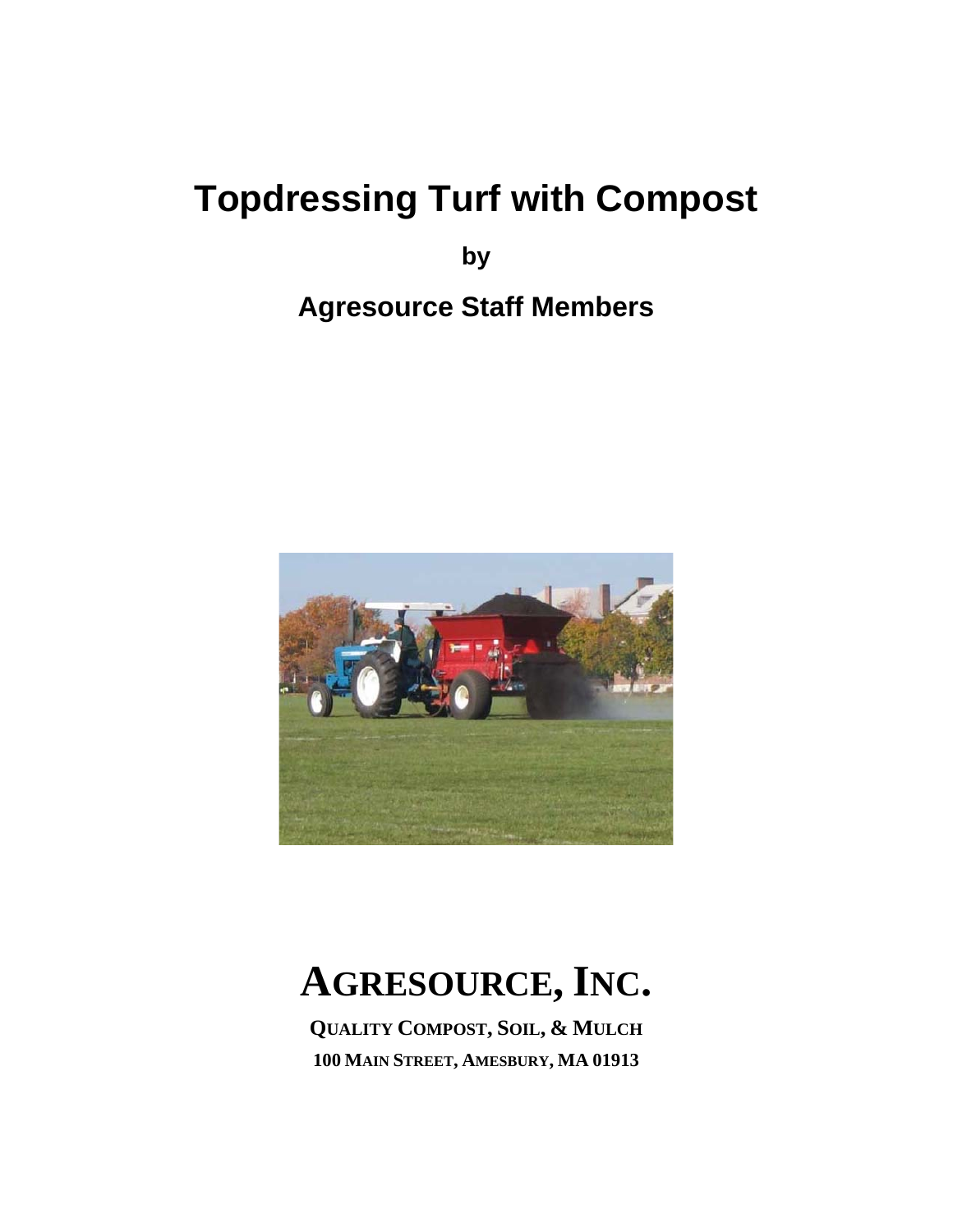# TABLE OF CONTENTS

| Introduction                         | 3  |
|--------------------------------------|----|
| Experience                           | 3  |
| <b>Benefits</b>                      | 4  |
| <b>Methods and Equipment</b>         | 9  |
| Selecting and Evaluating Composts    | 10 |
| Application Rates and Coverage       | 12 |
| <b>References Cited</b>              | 13 |
| Appendix A: Plant Available Nitrogen | 14 |
| Appendix B: Case Study               | 15 |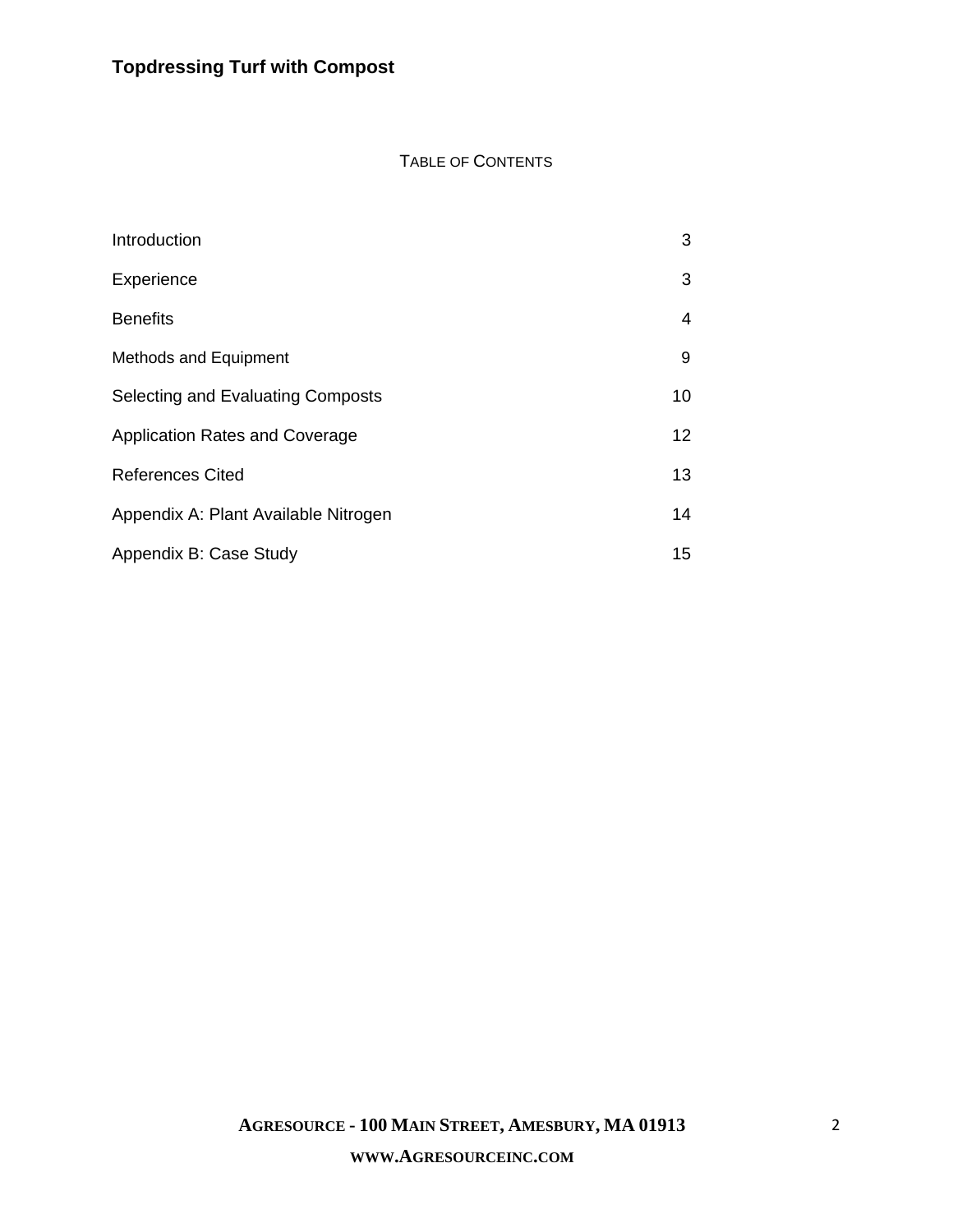#### INTRODUCTION

Topdressing is the process of adding a thin layer of material over the surface of turf. A variety of materials can be used in a topdressing program including sand, soil, and compost, as well as mixtures of sand and composts. Adding materials in very thin layers over the surface of turf makes it possible to add organic amendments and gradually change the soil without disturbing the actively growing plants.

The purpose of this guide is to provide useful information on the practice of using compost for topdressing turf. Information is obtained both from research performed at various universities as well as from direct experience with professional turf managers who are using a variety of composts and it is intended to provide general guidance. Whenever compost is being used, soil testing should be performed and a professional consultant should be contacted to insure that the proper application rate is used and that the desired results are obtained.

Composts derived from a variety of materials (including manures, yard wastes, and municipal biosolids) have all been successfully used in topdressing turf. However composts derived from different materials and produced under different conditions will behave differently, and turf managers need to understand the properties of the particular compost they are using. This guide includes information on how to evaluate and select composts.

### **EXPERIENCE**

Composts of various types are used throughout the country for topdressing. The value of topdressing as a routine practice to maintain golf greens in proper condition has been well established and documented by various USGA publications since the 1920s. Topdressing with mixtures of sand and various organic amendments, such as peat, has been used extensively in the golf industry and more recently has been commonly used for other turf areas including sports fields and lawns. The availability of abundant supplies of consistent quality composts has expanded the use of compost as a substitute for peat. Composts, unlike peat, are renewable resources that are produced throughout the country from a variety of feedstocks including manures, biosolids, and yard wastes.

In the northeastern United States, composts have been widely used for topdressing golf courses, sports fields, and lawns. University-based research programs have focused attention both on the improved performance obtained through using composts as well as the environmental benefits. The value of using compost in a range of turf applications has been documented by these various research studies and by technical publications. University extension publications provide guidance on application rates

**AGRESOURCE - 100 MAIN STREET, AMESBURY, MA 01913** 

#### **WWW.AGRESOURCEINC.COM**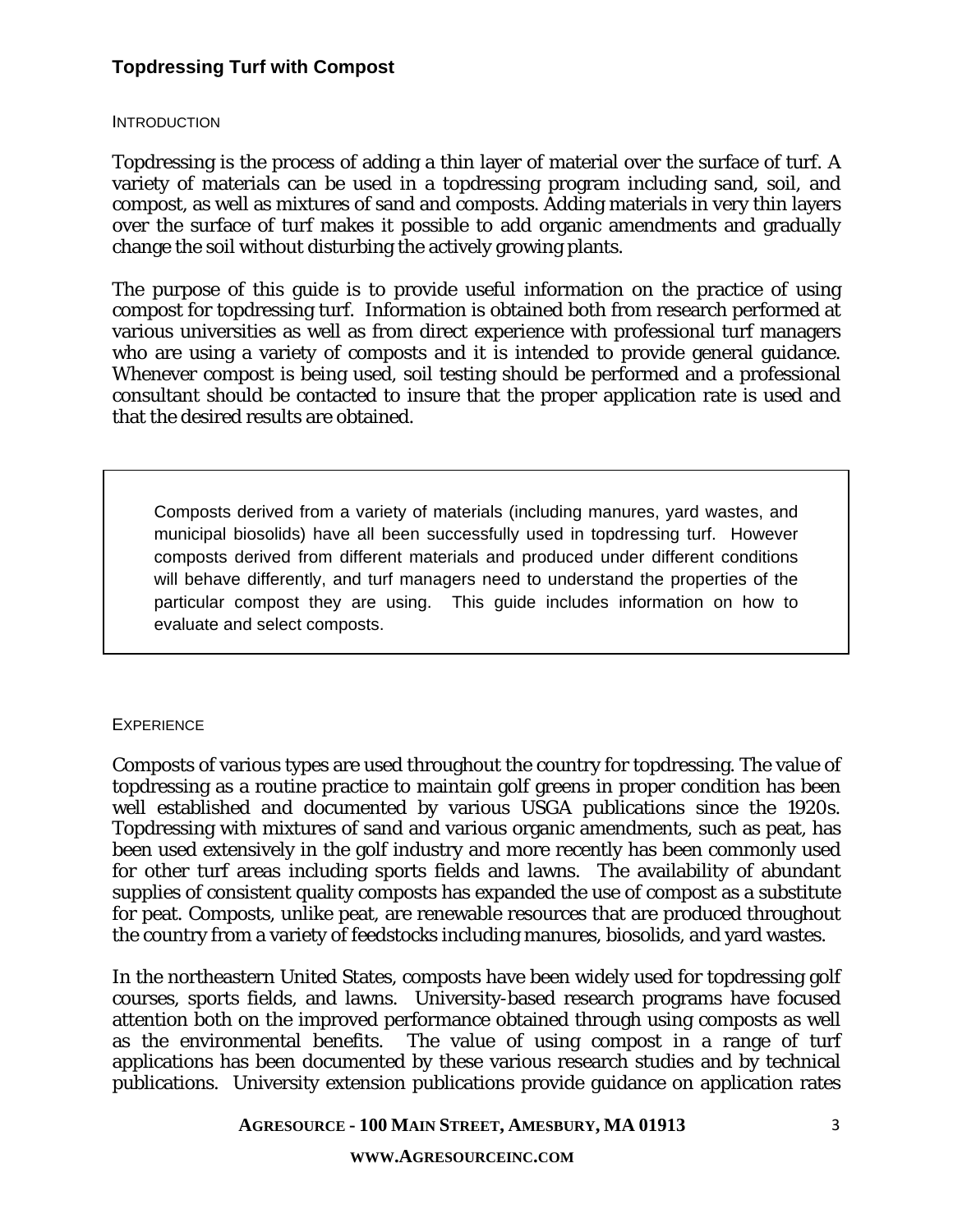and the selection of composts for topdressing (see PA State University Cooperative Extension publication; http://turfgrassmanagement.psu.edu/composts.cfm).

In recent years, there has been increased attention from the general public toward "organic" lawn care in order to avoid the use of conventional fertilizers and pesticides. Information on the use of compost for topdressing turf is addressed in various publications directed to those interested in "organic' management approaches (see *Managing Healthy Sports Fields* by Paul Sachs, 2004 and *Ecological Golf Course Management* by Paul Sachs and Richard Luff, 2001).

The use of compost in topdressing programs for lawns, sports fields, and golf courses has become wide spread and a generally accepted practice, which has been adopted by not only those practicing "organic" methods but also the traditional turf managers. Use of compost is fully compatible with integrated pest management (IPM) programs that seek to reduce use of fertilizer and pesticides. One example of a program where compost topdressing has become standard practice is the Massachusetts Development sports fields located in Devens, MA. Mike Cabral, public works manager, has been using composts annually since 2002 on about 40 acres of playing fields. The use of compost has resulted in significant reductions in the use of fertilizer, irrigation water, and over seeding. Cost savings directly attributed to using compost have been a significant factor; however the quality of the turf has also been improved.

#### **BENEFITS**

Topdressing with compost is primarily practiced as a means to improving turf quality. Specific benefits that have been documented include the following:

- 1. Providing nutrients
- 2. Increasing organic matter
- 3. Improving soil structure
- 4. Reducing irrigation
- 5. Reducing thatch
- 6. Improving surface irregularities
- 7. Adding beneficial microbes
- 8. Reducing winter damage
- 9. Reducing weeds



10. Reducing nutrient losses to surface and ground water

Composts are most often generated from waste materials and thus considered a recycled product. Accordingly the use of composts is promoted as having secondary benefits to the environment by diverting wastes from either incineration or landfill disposal. For example, a study performed for the Town of Merrimack, NH, has shown that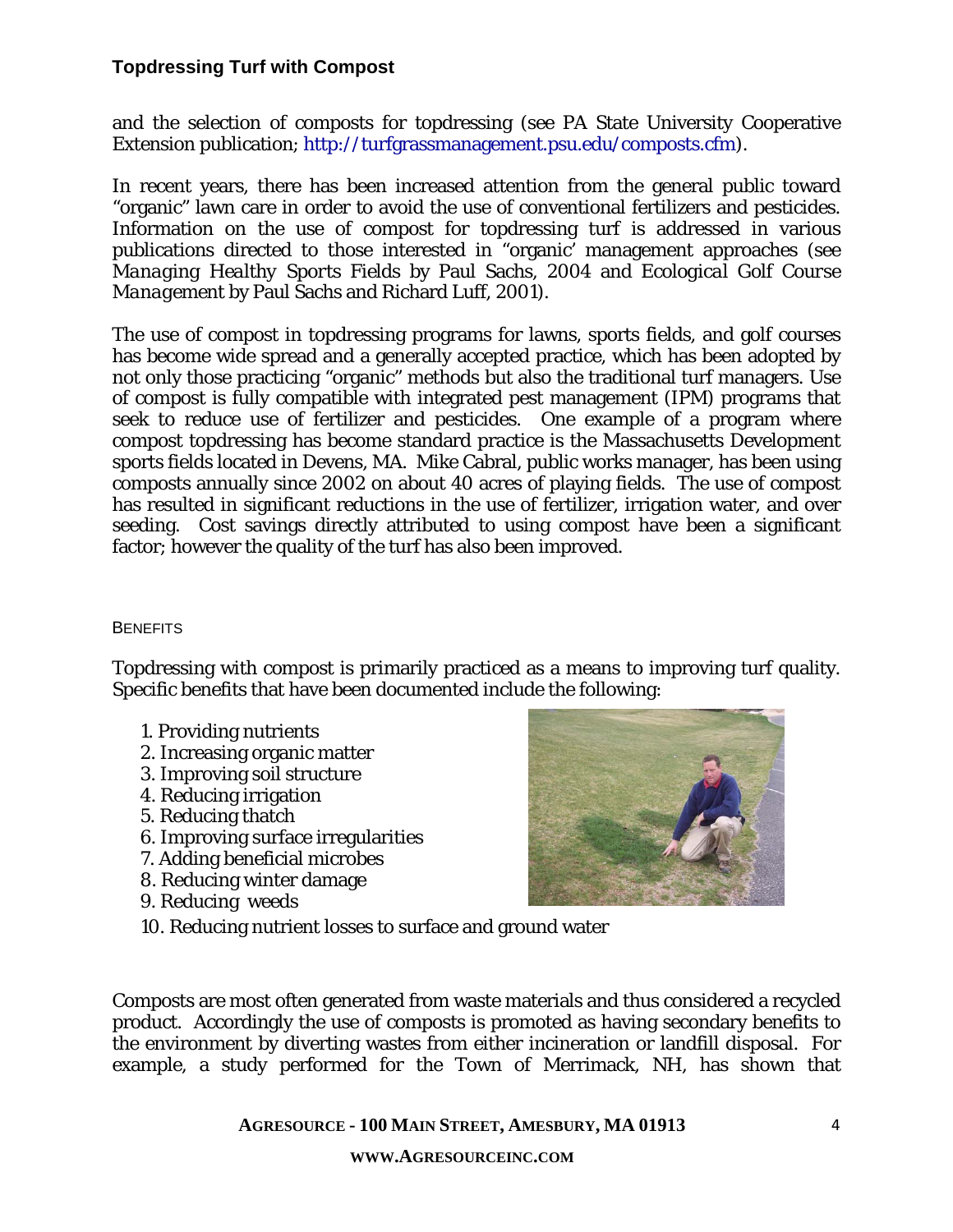composting the wastewater biosolids rather than disposing in a landfill significantly reduced the emissions of greenhouse gasses associated with climate change (Beecher, 2009).

The ten benefits to the turf cited above may or may not be readily observable to the compost user. The general observation most often reported, improved turf appearance, may be attributed to a variety of specific responses caused directly or indirectly by the application of composts. Although some impacts (e.g., a deeper green color) may be observed soon after application of compost, other results are more subtle and not as readily observed. For example, composts add organic matter and beneficial microbes that have been shown to reduce turf diseases; however this disease suppressive benefit would not be observed when the pathogens are not present or when the weather conditions favoring disease outbreaks do not occur. In addition, impacts on soil properties through compost topdressing may require repeated applications over a period of a few years.

#### 1. Providing Nutrients

Perhaps the primary and most often recognized benefit from using compost is the provision of nutrients. Composts will contain a range of both macronutrients (e.g., Nitrogen, Phosphorus, and Potassium) and micronutrients (e.g., Manganese, Boron, Zinc, and Copper) largely in an organic form. These nutrients will be released slowly as the organic matter decays. Unlike conventional inorganic fertilizers, the nutrients in composts are not highly soluble and therefore are not readily lost during periods of precipitation. Thus one of the benefits of using compost is how it provides nutrients in a slow-release form.

Because the nutrients in the composts are in the organic form and released slowly, topdressing is generally performed less often than conventional fertilizer treatments—as little as one or two times per year. Although labor expended in topdressing with compost may be greater than spreading fertilizer alone, benefits are obtained with fewer applications.

Numerous university studies have demonstrated that topdressing with compost improves turf quality equivalent to conventional fertilizer treatments (see Geisel et al., 2001 and Garling & Boehm, 2001). In these studies, direct comparisons between compost topdressing and various traditional fertilizer treatments demonstrated that nutrients in the composts derived from both yard wastes and biosolids were available to the turf and resulted in production of high quality turf. The improved turf quality and growth response observed after topdressing with compost is most likely due to the quantity of nitrogen in the compost; however other nutrients present in the compost have also been noted as possible causes of enhanced growth and enriched color (Garling and Boehm, 2001).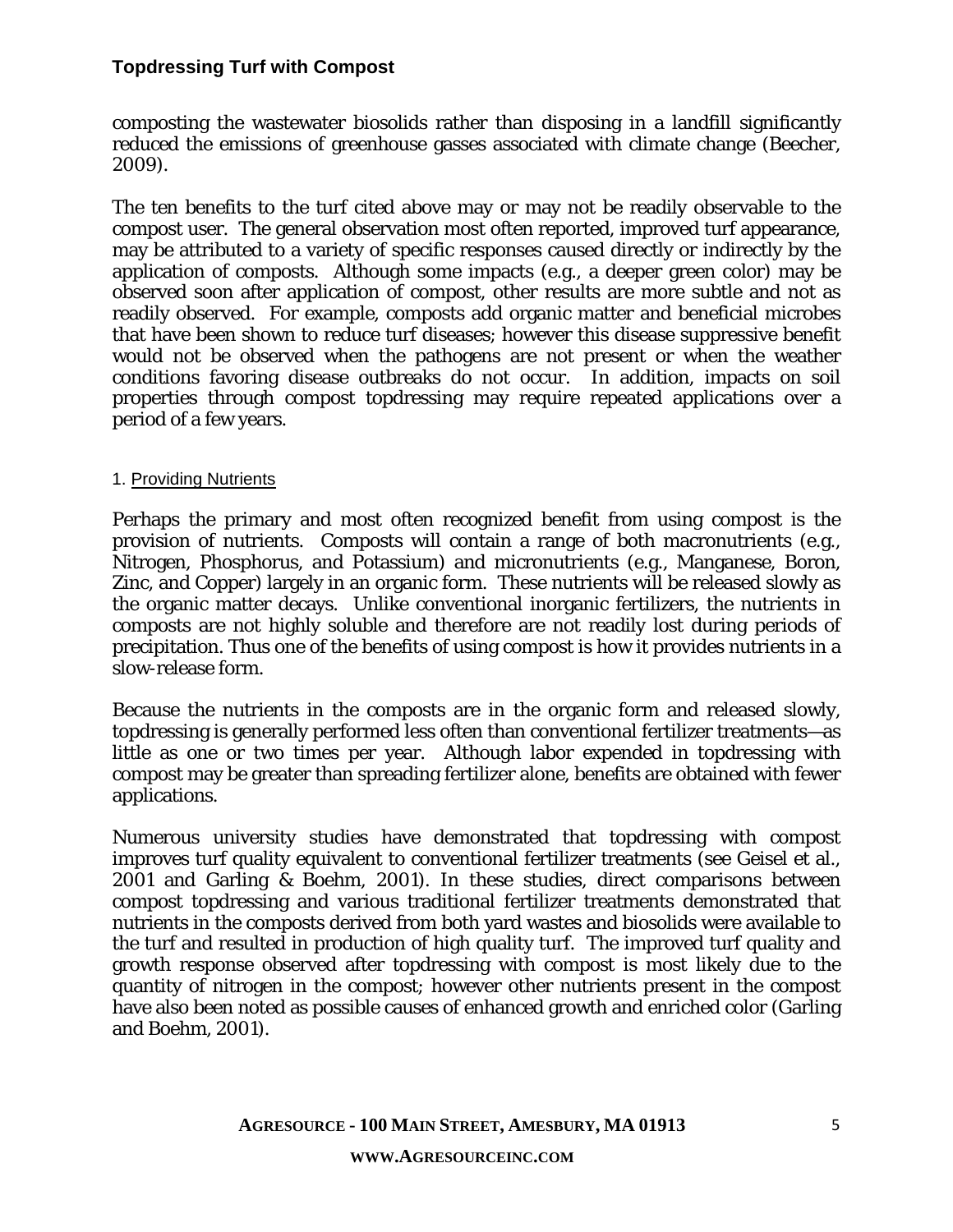The level of nutrients—and in particular, the forms of nitrogen—in composts from various sources will vary. In general, composts derived from biosolids will have higher levels of nitrogen than those composts made from yard wastes. Testing of compost is always recommended to determine the levels of nutrients. It is possible to obtain a high quality turf with topdressing and significantly reduce, if not eliminate, the use of conventional fertilizer treatments; this is true especially if topdressing treatments are performed multiple times in the year (e.g., both in the spring and fall). Compost however will not necessarily adjust soil pH; therefore lime addition may be required. Whenever topdressing with compost, one should also perform soil testing to determine soil levels and plant needs.

Examples of plant-available nitrogen provided when topdressing with two different composts are provided in Appendix A. A single topdressing application can provide between 0.6 and 0.9 lbs of plant-available Nitrogen.

### 2. Increasing Organic Matter

Soil organic matter is a critical parameter for obtaining good turf growth. Recommended levels of organic matter will depend on the specific application; however regardless of soil type, increasing organic matter through compost can provide numerous benefits. For example, soil organic matter provides increased cation exchange and thus allows for nutrients to be held and released in an efficient manner.

Although the best time to add organic amendments such as compost is *prior* to planting, when topdressing, the organic matter is added without tilling or turning over the soil. Thus topdressing turf areas allows the soil to be improved without removing or disturbing the turf. This is particularly important where disturbance could lead to erosion and soil loss. In addition, topdressing is particularly useful for maintaining sports fields due to the ability of a topdressing program to improve the soil without taking the field out of use.

### 3. Improving Soil Structure

Improvements to soil structure obtained from the addition of organic matter have been linked to a wide variety of benefits. In the case of sandy soils, organic matter is essential for holding both water and nutrients.

On the other hand, soils with high clay contents benefit with improved soil structure, reduced surface crusting, and compaction yielding better drainage. Increasing organic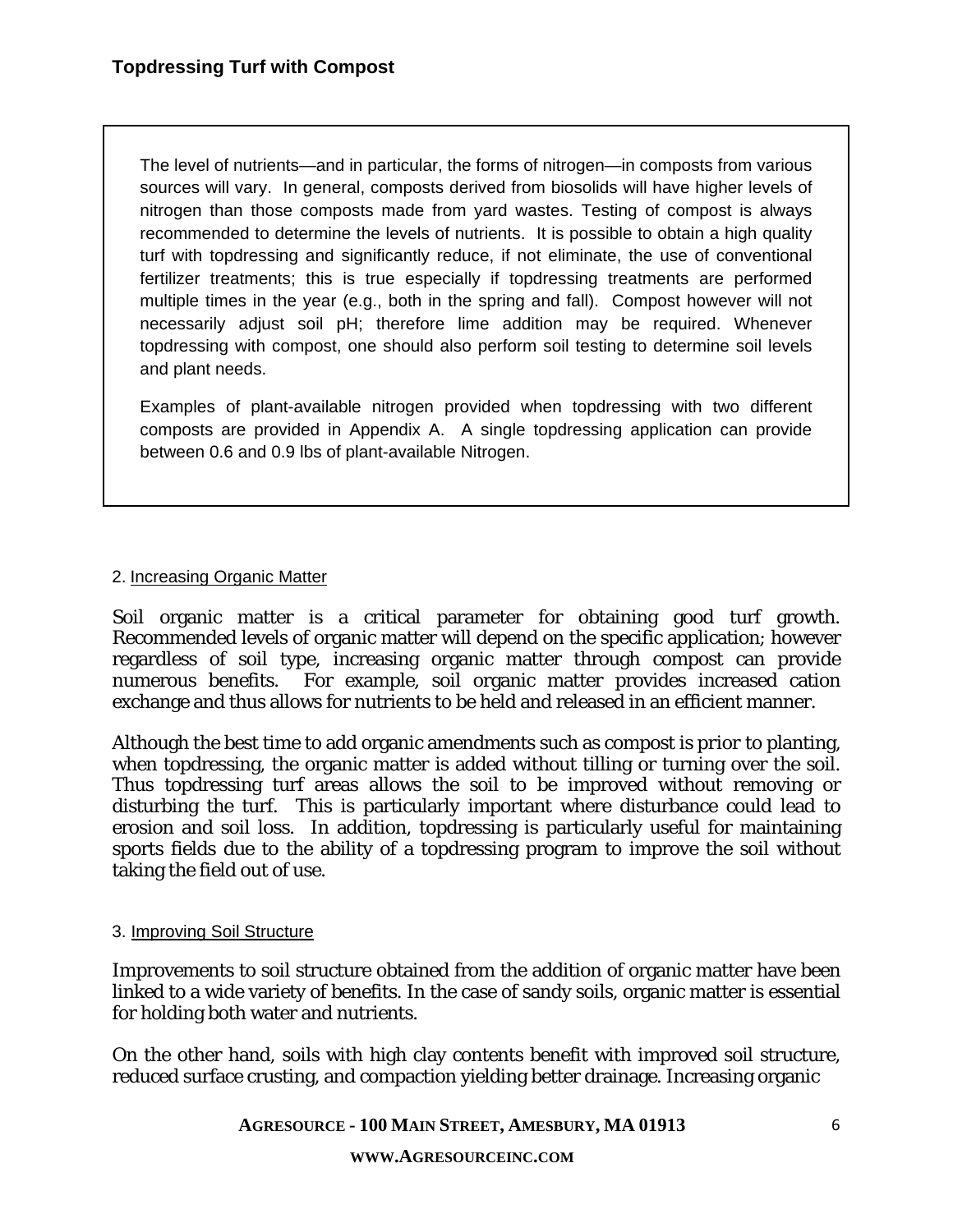matter through compost topdressing has been shown to decrease soil bulk density and improve the ability of water to infiltrate into the soil (Johnson et al., 2006; Landschoot and McNitt, 1994).

#### 4. Reducing Irrigation

—"Higher soil organic matter content allows more moisture to be retained in the soil, which improves mineralization of nitrogen and, therefore, turf grass growth." (Kropp and Guillard, 2002)

—"Compost topdressing can be considered an important water conservation method for turfgrass management." (Johnson et al., 2009)

Improved soil structure and increased levels of soil organic matter can lead directly to reducing the need to irrigate turf areas. By increasing the amount of organic matter in soil, the ability of the soil to hold water is increased. Just by raising the overall level of organic matter by 1% increases the ability of an acre of soil to hold 16,500 gallons of water (GA Urban Agriculture Council; http://www.urbanagcouncil.com/docs/waterconservation.doc). In addition, the improved ability of turf areas to allow water to infiltrate into the soil results in less water running off following rain events. Thus addition of organic matter to soils can improve the ability of the soil not only to store water but also to absorb water. The impact on irrigation of athletic fields has been observed by Mike Cabral, public works manager at Devens, MA, who was able to reduce use of irrigation water by more than two thirds after starting a compost topdressing program.

Recent research (Johnson, G. A., et al., 2009) has shown that topdressing followed by core aeration had a significant positive result on soil water content and was an effective means of water conservation while maintaining "aesthetically appealing turfgrass." Areas that received topdressing stayed greener longer after periods of drought. Topdressing also improved water infiltration even when core aeration was not performed. In addition compost topdressing resulted in lower temperatures in the turf canopy reducing stress.

### 5. Reducing Thatch

—"Changing the physical characteristics of the thatch layer to provide microecological sites that promote continued activity by the resident microflora may be the most important attribute of topdressings." (Koths, 1972)

Thatch is the organic layer that forms between the soil and the actively growing grass. Although a normal component of turf, thatch can cause problems in highly managed turfgrass. There is general recognition that topdressing can reduce accumulated thatch and reduce thatch levels. The compost promotes the growth of active microorganisms that decompose the thatch layer. Studies by Koths (1972) on various treatments for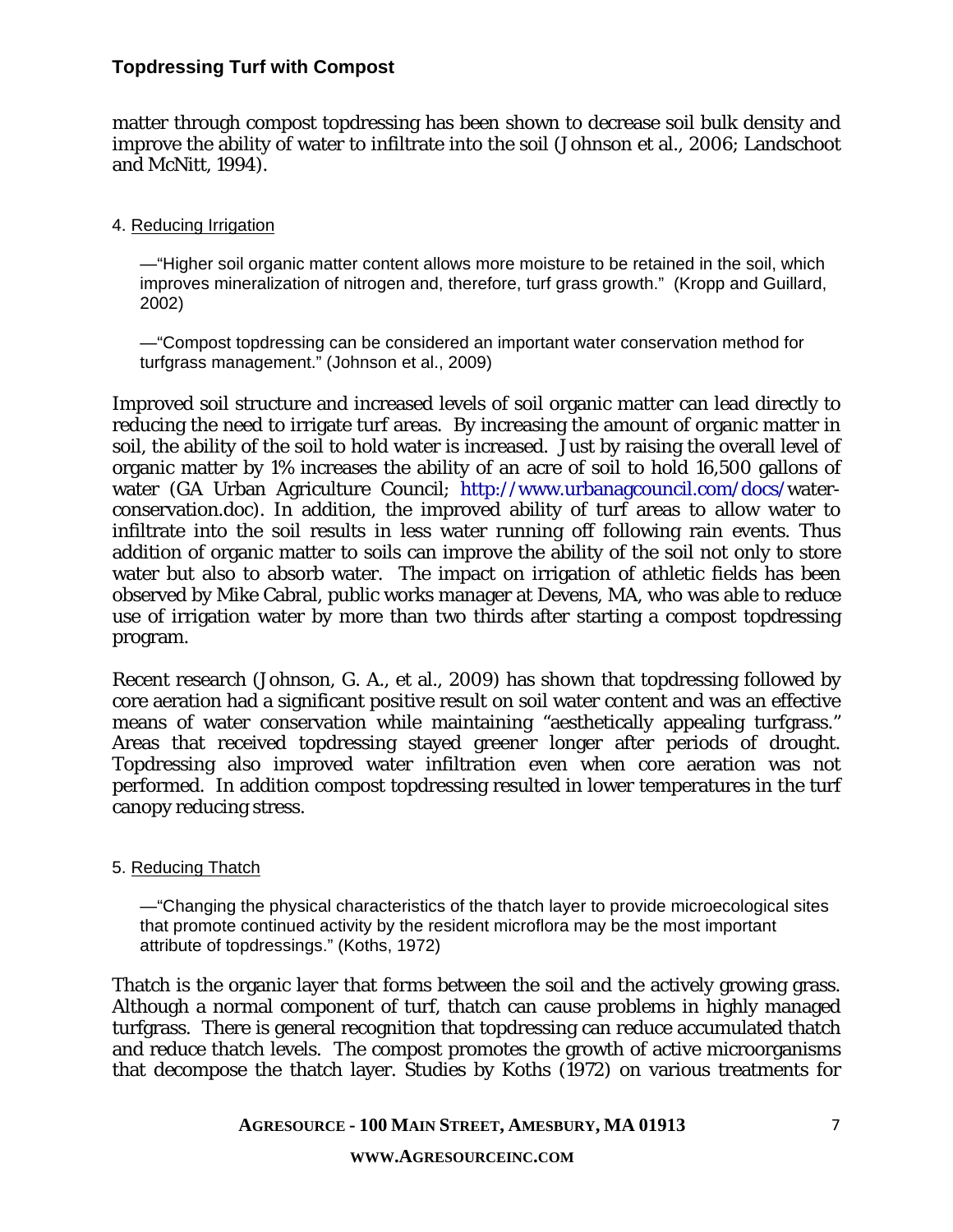reducing thatch concluded that compost topdressings were of greater value than mineral soils in promoting the active decay of thatch**.** 

#### 6. Improving Surface Irregularities

One of the earliest recognized values obtained from topdressing golf greens was the creation of a smooth and level surface. For highly managed turf areas with closely cut grass, such as golf greens and tees, compost/sand mixes are routinely used for this purpose. In less highly managed situations, such as lawns and sports fields, topdressing will have a much less dramatic effect on the surface. Topdressing areas of sports fields that get extensive wear can improve the playing surface both by filling in divots and by building more dense plant growth. Improvements to turf quality and soil condition (e.g., reduced compaction) can lead to reducing injury risks on sports fields.

#### 7. Adding Beneficial Microbes

Composts can support large and diverse populations of microorganisms. When properly made, the high temperatures associated with the composting process will kill plant pathogens as well as weed seeds. However as the compost cools, it will be readily colonized by microbes that can grow at normal soil temperatures. Research has shown that certain of these microbes can play an important role in inhibiting plant pathogens and suppressing various turf diseases (see Nelson, 1996; Nelson and Boehm, 2002).

Compost applications have been repeatedly associated with reduced disease; studies with some common turf diseases, such as Dollar Spot, have shown that repeated use of compost of a variety of types can lead to reduced disease to the point that chemical controls can be reduced if not eliminated (Boulter et al., 2002). University research suggests that characteristics of the compost (e.g., type of feedstocks and composting method), presence of various microbes, and nutrition may be important factors in achieving disease control with compost (Landschoot and McNitt, 1997; Hoitink and Boehm, 1999; Nelson, 1992).

### 8. Reducing Winter Damage

—"One effect of composts is to improve growth in early spring and promote recovery just because of their nitrogen content." (Hsiang et al., 1999)

In the northeastern United States, compost has been used by many golf course managers for winter cover over greens and tees to prevent or reduce damage caused by ice and snow. Compost topdressing provides an insulating layer that prevents damage and allows the greens to recover more quickly in the spring.

This practice has also been suggested as a means to control damage caused by various snow mold pathogens (see Adding Beneficial Microbes above and Nelson, 1992). Compost applied to the greens is believed to reduce disease through antagonistic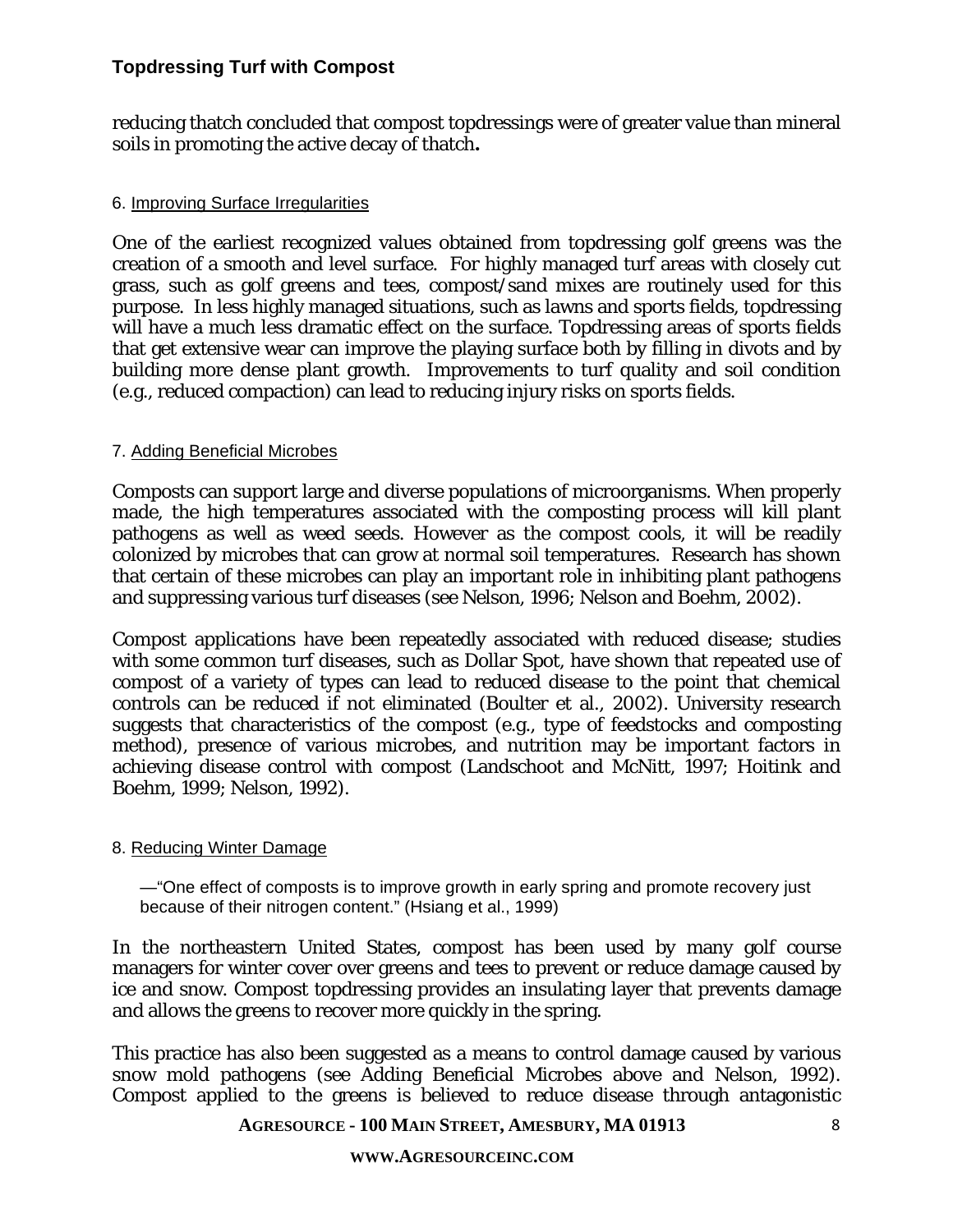microbes and provide nutrients which promote rapid recovery of the winter-damaged turf.

#### 9. Reducing Weeds

Another of the benefits that has been documented from topdressing with compost is the reduction of weeds (Geisel et al., 2001). This effect appears to be directly related to improvements in the density of grass providing a competitive advantage over the weeds. However improperly composted manures can be sources of weed seeds. During the composting process, it is important that temperatures in excess of  $130\textdegree F$  (55 $\textdegree C$ ) be maintained for a prolonged period (at least three days) to insure that both pathogens and weed seeds are killed. Proper storage of compost also is important to reduce the introduction of windblown seeds.

#### 10. Reducing Nutrient Losses to Surface and Ground Water

Although nutrient run off from turf is generally recognized as low in comparison with row crops, there is increasing concern that conventional fertilizers, especially when applied late in the season, can lead to nutrients entering surface or ground water (Petrovic, 1990). The use of organic sources of nutrients that are contained in compost has been shown to effectively reduce potential nutrient losses that may be associated with conventional fertilizers to levels equal to unfertilized areas (Guillard and Kropp, 2004).

Other studies have shown that even when turf areas received high rates of compost, losses of both nitrogen and phosphorus were no greater than from areas that received no compost (Johnson et al., 2006). Researchers concluded that when compost topdressing is performed in conjunction with soil testing and is based on plant nutrient requirements, there is little risk that nutrients will lead to increased nutrient run off.

Perhaps most importantly research studies show that by improving turf shoot density and water infiltration (both common improvements observed when topdressing with compost), nutrient runoff can be significantly reduced (Easton and Petrovic, 2004).

#### METHODS AND EQUIPMENT

Topdressing with compost can be performed successfully using a variety of methods and equipment. For small areas, compost can be broadcast by hand and distributed over the lawn using either a rake or a leaf blower. For large areas such as athletic fields, a variety of equipment is available. Topdressing equipment developed for golf course greens and tees can be used effectively for many composts and compost/sand mixes.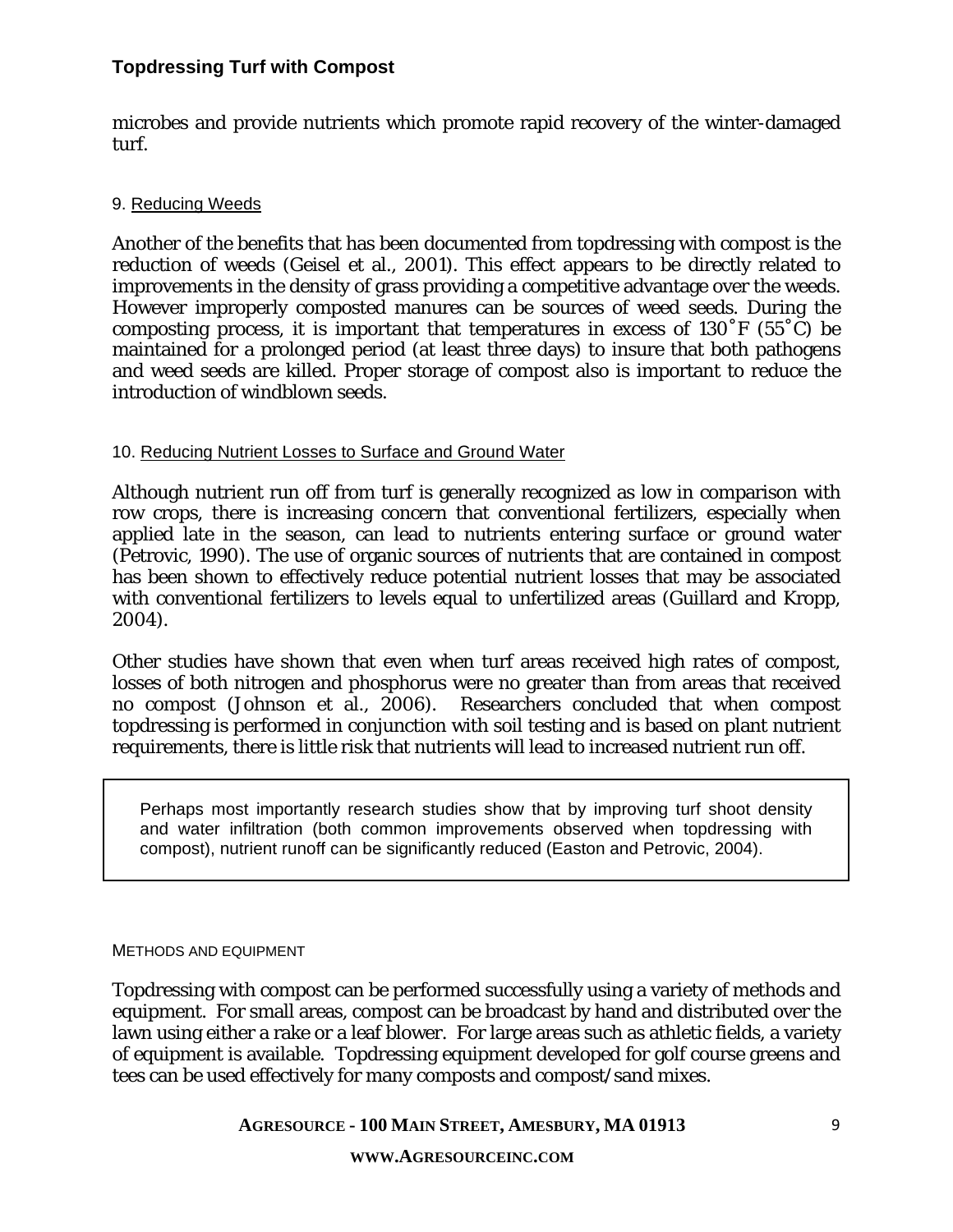In recent years, small-capacity topdressing equipment has become available for applying compost over small areas and residential lawns. The Ecolawn Top Dresser is a



**Courtesy of Hartney Greymont, Inc.**

motorized applicator developed specifically for topdressing; it is very versatile and works well for topdressing turf with compost in particular (www.ecolawnapplicator.com).

Equipment used to topdress compost should be operated to apply a layer that is from  $\frac{1}{4}$  to  $\frac{1}{2}$  inch thick in an even manner. After application of the compost, it is common to use a drag mat to insure that the compost is evenly distributed. If compost is applied too thick (1 inch or more), there is risk that grass growth will be impeded.

Aeration of turf immediately before or after application of the topdressing is commonly performed and will aid in the incorporation of the compost into the soil. Core aeration when performed with compost topdressing will decrease soil bulk density and improve water infiltration.

Irrigation of topdressed areas immediately following application of composts is often desirable to enhance the integration of the compost down into the turf. Addition of water will also facilitate movement of water soluble nutrients into the root zone and stimulate the



microbial activity. If topdressing is performed during dry summer months, the irrigation of topdressed areas is highly suggested to reduce stress.

#### SELECTING AND EVALUATING COMPOSTS

—"The experience level of those managing the composting facility also may significantly influence the final product. More experienced compost suppliers may provide a more consistent and high-quality compost." (Boehm et al., 2000.)

Not all composts are alike and there may be considerable difference among the composts available for use. One of the most critical characteristics to consider when evaluating composts for topdressing is particle size. The compost should be screened to remove any large particles (1/2 inch or larger). Although a finer textured product may work into the turf more readily, any particles that remain visible on the surface of the turf will often quickly disappear.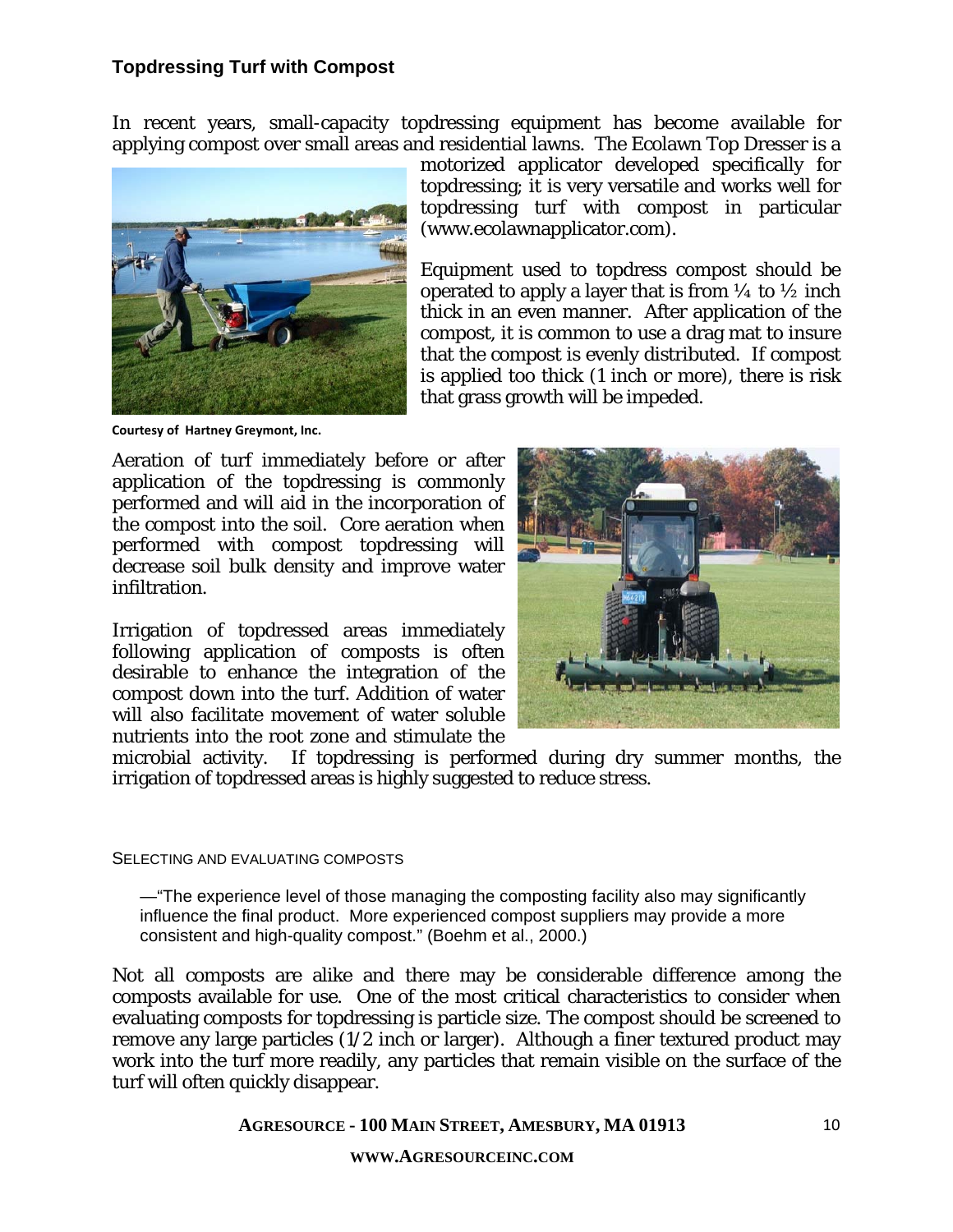In general, composts are made from three different types of feedstocks: biosolids, leaf and yard wastes, and manures (primarily dairy and poultry). All three types may be suitable for use but will have different properties and thus may have differing results.

Biosolids-based composts are the most widely used due to their consistently high levels of nitrogen, micronutrients, and organic matter. Distribution of biosolids-based products is regulated by both the US EPA and various state agencies, and composts must meet strict standards for metals and pathogen destruction before they can be distributed. As a consequence, these composts are often very consistent in their properties and will be free of weed seeds, which are destroyed by high temperatures used to reduce pathogens. Often biosolids composts are made with either wood chips or sawdust and should be screened prior to use for topdressing. Due to the presence of residual fine wood particles, these composts may have a relatively light bulk density and are often easy to spread using conventional topdressing equipment. The presence of wood pieces in a biosolids compost may give the appearance that the compost is not completely broken down or not adequately stabilized. However research of Schumann et al. (1993) has shown that biosolids composts can be safely used on turf even after short periods of composting.

Composts derived from leaf and yard wastes often have lower levels of both nutrients and organic matter than biosolids-based products. Although these composts may be very effective for topdressing when screened to a fine particle size, there may be considerable variability in the composts that are available. If not properly prepared for example, composted at necessary high temperatures—these composts may also contain reservoirs of weed seeds. Compost should be purchased from a known and trusted source where quality is maintained. Leaf and yard waste composts often will have a higher bulk density than biosolids-based products and thus may not be as easily spread.

Manure-based composts are not as widely available in the northeast and their nutrient content will depend upon the source and the method used in their manufacture. Often compost made from dairy and poultry manures will have high levels of phosphorus and their repeated use at high application rates could lead to build up of soil phosphorus levels. In certain local areas, spent mushroom compost may also be available. Although spent mushroom compost has been used for topdressing turf, they typically have elevated salts that may be problematic (see Landschoot and McNitt, 1994).

Due to the variability of composts that may be available, it is important that the turf manager know the source of the compost and request that the supplier provide a complete analysis of the product. A reputable supplier should be able to provide copies of testing performed by a local soil test laboratory, a representative sample, and information on where the compost has been used previously for topdressing. In the case of biosolids composts, the end user should be provided with evidence that the compost facility is permitted to distribute the compost and has performed testing to insure that the compost meets all local and federal standards.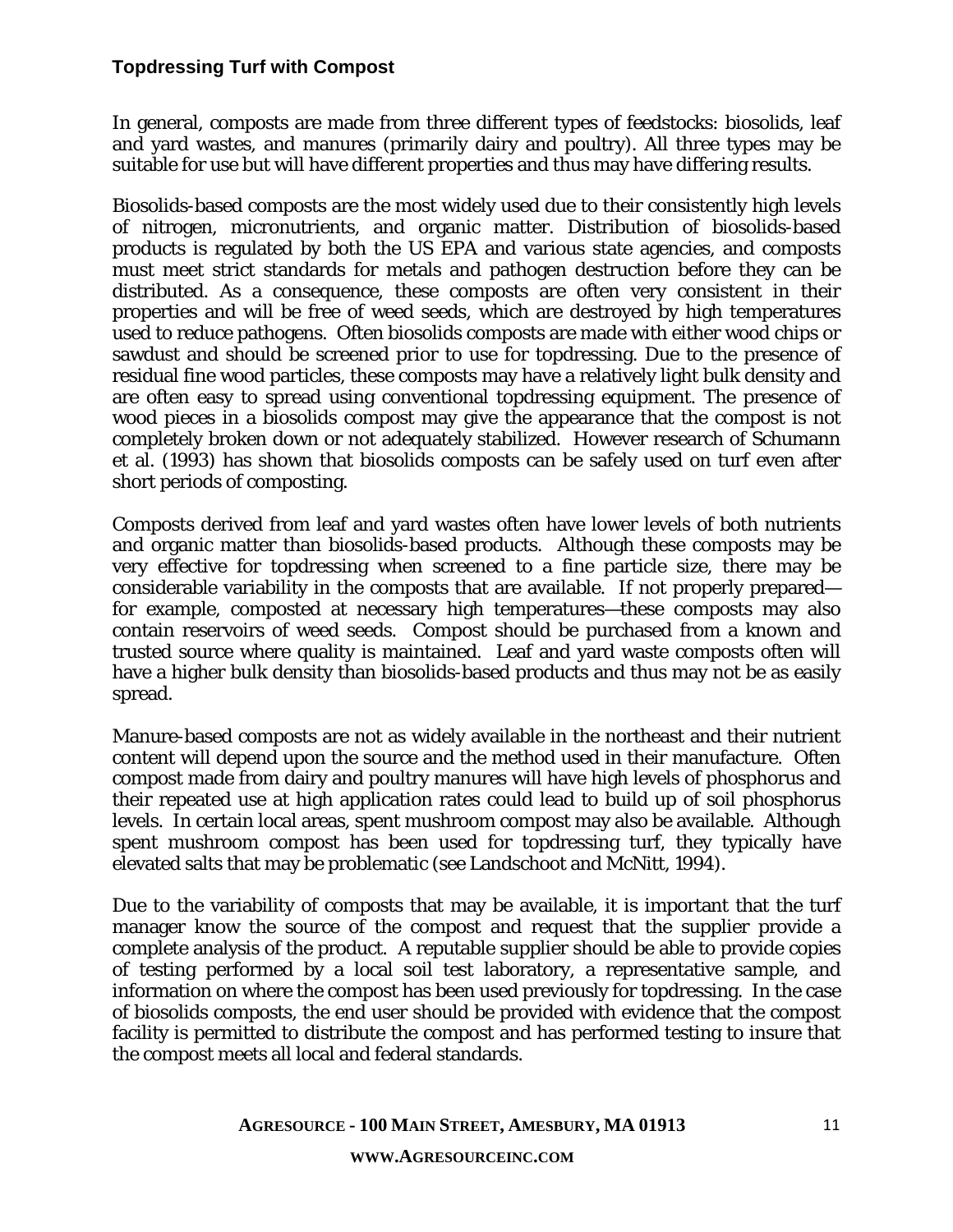#### APPLICATION RATES AND COVERAGE

Broadcast  $\mathcal{V}_4$  inch to  $\mathcal{V}_2$  inch of compost depending on turfgrass height.

| Coverage                       |                   |                                    |                |
|--------------------------------|-------------------|------------------------------------|----------------|
| <b>COVERAGE PER CUBIC YARD</b> |                   | <b>CUBIC YARDS NEEDED TO COVER</b> |                |
| Depth in inches                | <b>Applied</b>    | $1,000$ sq ft                      | 1 acre         |
| $\frac{1}{4}$                  | 1,290 square feet | 0.8 cubic yards                    | 35 cubic yards |
| $\frac{1}{2}$ "                | 645 square feet   | 1.6 cubic yards                    | 70 cubic yards |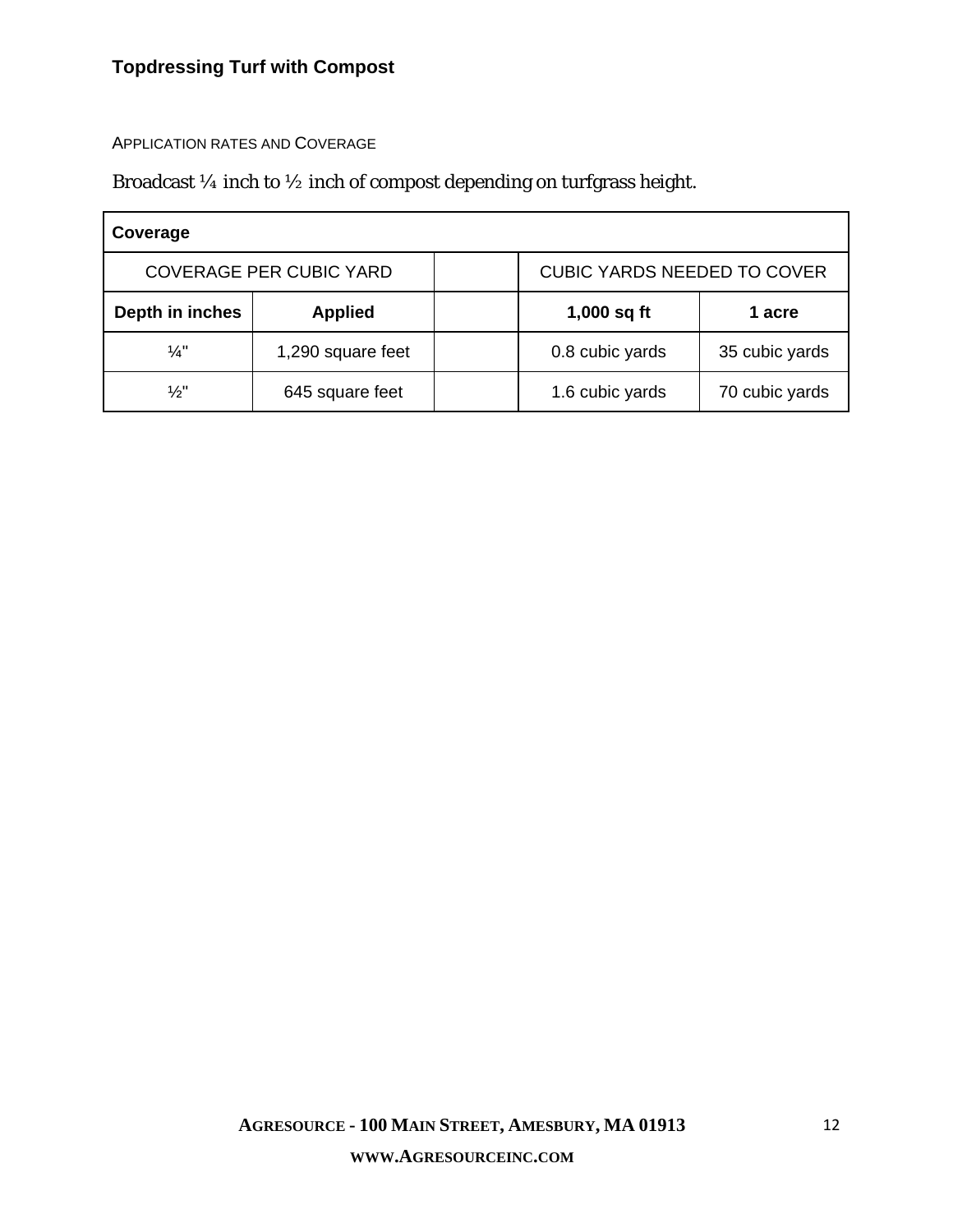#### REFERENCES CITED

Beecher, N. 2009. Estimating greenhouse gas emissions of biosolids management. BioCycle. 50:26.

Boulter, J. I., Boland, G. J., and Trevors, J. T. 2002. Evaluation of composts for suppression of dollar spot (*Sclerotinia homoeocarpa*) of turfgrass. Plant Dis. 86:405-410.

Boehm, M.J. Rimelspach, J.W. Garling, D.C. and Dinelli, F.D. 2000. Topdressing fairways with compost. Grounds Maintenance Golf Edition 6:38, 42,48.

Easton, Z. M. and Petrovic, M.A. 2004. Fertilizer source effect on ground and surface water quality in drainage from turfgrass. J. Environ. Qual. 33:645–655.

Garling, D. C. and Boehm M. J. 2001. Temporal effects of compost and fertilizer applications on nitrogen fertility of golf course turfgrass. Agron. J. 93:548–555.

Geisel, P. Le Strange, M. and Silva D. 2001. Topdressing compost on burmudagrass; its effect on turf quality and weeds. California Turfgrass Culture 51: 1-4.

Guillard, K. and Kopp, K. L. 2004. Nitrogen fertilizer form and associated nitrate leaching from cool-season lawn turf. J. Environ. Qual. 33:1822–1827.

Hsiang, T. Matsumoto, N. and Millett, S.M. 1999. Biology and management of Typhula snow molds of turfgrass. Plant Disease 83:788- 798.

Hoitink, H.A.J. and Boehm M.J. 1999. Biocontrol within the context of soil microbial communities: a substrate-dependent phenomenon. Annurev.phyto.37:427-446.

Johnson, G.A., Davis, J. G., Qian, Y. L. and Doesken, K.C. 2006. Topdressing turf with

composted manure improves soil quality and protects water quality. Soil Sci. Soc. Am. J. 70:2114–2121.

Johnson, G.A., Qian, and Davis, J.G. 2009. Topdressing Kentucky bluegrass with compost increases soil water content and improves turf quality during drought. Compost Science & Utilization 17: 95-102.

Koths, J.S. 1972. Concerning biological control of thatch in turf. USGA Green Section Record. pp7-10.

Kopp, K.L. and Guillard, K. 2002. Clipping management and nitrogen fertilization of turfgrass: growth, nitrogen utilization, and quality. Crop Sci. 42:1225–1231.

Landschoot, P. J. and McNitt, A. S. 1994. Improving turf with compost. BioCycle 35:54- 57

Landschoot, P. J. and McNitt, A. S. 1997. Effect of nitrogen fertilizers on suppression of dollar spot disease of *Agrostis stolonifera* L.Int. Turfgrass Soc. Res. J. 8:905-911.

Nelson, E.B. and Boehm, M.J. 2002. Compost induced Suppression of turf grass diseases. BioCycle 43: 51-55.

Nelson, E.B. 1996. Enhancing turfgrass disease control with organic amendments. Turfgrass Trends 5:1–15.

Petrovic, A.M. 1990. The fate of nitrogenous fertilizers applied to turfgrass. J. Environ. Qual. 19:1–14.

Schumann, G.L. Soares H. Holden C.M. and Switzenbaum M.S. 1993. Relationship of traditional parameters of compost stability to turf grass quality. Environmental technology 14: 257-263.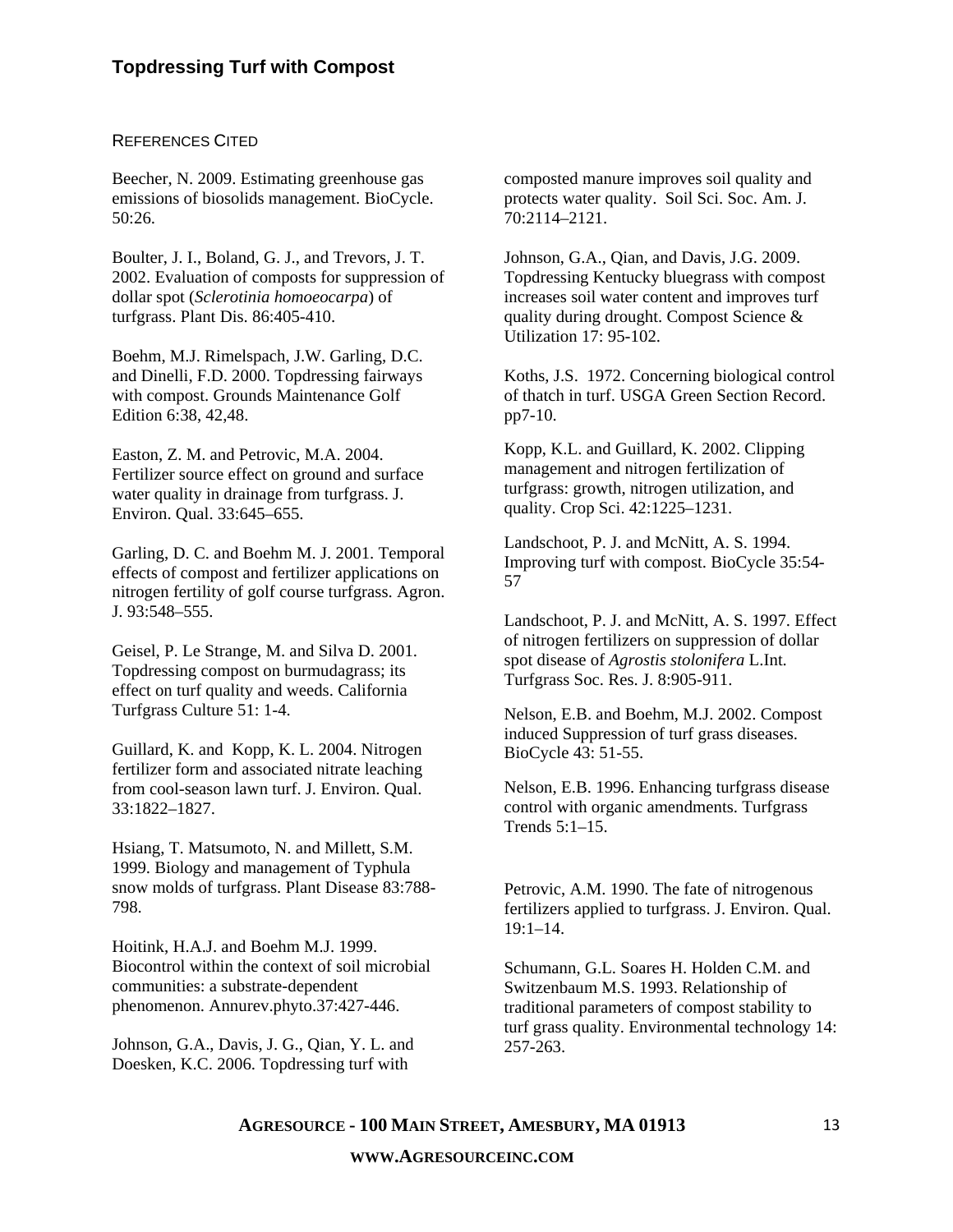APPENDIX A: PLANT AVAILABLE NITROGEN PROVIDED FROM TOPDRESSING APPLICATION OF ¼ INCH

| <b>Ipswich All-Natural Compost</b>                                         |                       |  |  |  |
|----------------------------------------------------------------------------|-----------------------|--|--|--|
| Bulk density (as is basis)*                                                | 1,200 lbs./cubic yard |  |  |  |
| Average total Nitrogen                                                     | $0.6\%$ (as is basis) |  |  |  |
| % of total Nitrogen available                                              | 10%                   |  |  |  |
| Lbs. of available N per cubic yard of compost                              | $0.7$ lbs.            |  |  |  |
| Lbs. of N supplied per 1,000 sq. ft. (1/4" application)                    | $0.6$ lbs.            |  |  |  |
|                                                                            |                       |  |  |  |
| <b>Biosolids Compost Prepared with Wood and Screened to 3/8-Inch Minus</b> |                       |  |  |  |
| Bulk density (as is basis)                                                 | 750 lbs./cubic yard   |  |  |  |
| Average total Nitrogen                                                     | 1.5 $%$ (as is basis) |  |  |  |
| % of total Nitrogen available                                              | 10 %                  |  |  |  |
| Lbs. of available N per cubic yard of compost                              | $1.1$ lbs.            |  |  |  |
| Lbs. of N supplied per 1,000 sq. ft. (1/4" application)                    | $0.9$ lbs.            |  |  |  |

*\* "as is basis" means the wet weight, or compost that has not been dried*